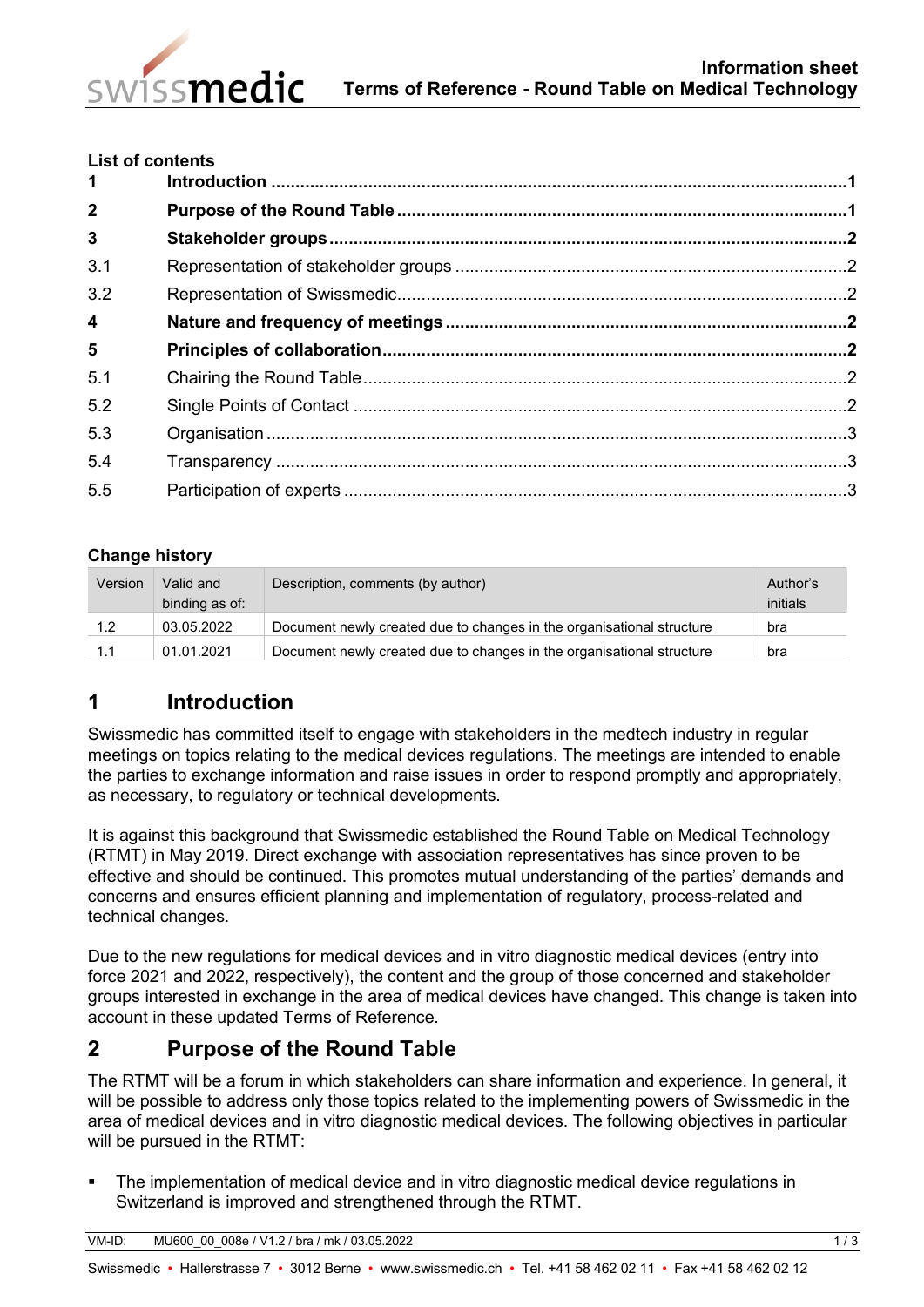### **Information sheet Terms of Reference - Round Table on Medical Technology**

- An exchange of information and opinions takes place between Swissmedic and stakeholders on regulatory, process-related and technical topics.
- Stakeholders receive information on relevant developments or changes to implementation and have the opportunity to check their practicability and operational feasibility.
- The RTMT serves as a disseminator for providing information on new and upcoming technical, procedural and regulatory changes.
- Individual members can be specifically involved as necessary to support the implementation of the new or revised provisions of the medical devices regulations (e.g. support group for new database or participation in usability tests).

# <span id="page-1-0"></span>**3 Stakeholder groups**

swissmedic

Based on the stakeholder map defined by Swissmedic [\(national collaboration\)](https://www.swissmedic.ch/swissmedic/en/home/about-us/nationale-zusammenarbeit.html), the Round Table on Medical Technology comprises representatives from the medical technology industry and healthcare institutions, professionals and Swissmedic representatives..

## <span id="page-1-1"></span>**3.1 Representation of stakeholder groups**

Importance is attached to balanced representation of the stakeholder groups in the composition of the Round Table. Interested associations/organisations can apply to participate in the RTMT using the application for nomination form.

The Round Table is limited to 12 associations/organisations, each of which is represented in principle by one representative (or their deputy). In justified exceptional cases, a second representative may participate on request. Statements and positions of the representatives constitute the opinion of the association/organisation and its members.

If more than 12 associations/organisations are interested in participating in the RTMT, associations/organisations that broadly gather and provide coordinated representation of the concerns of the stakeholder group to Swissmedic based on their network and that if necessary can ensure the necessary exchange of information with several associations are given priority.

Only persons who, on the basis of their day-to-day work and many years of experience, are familiar with concerns of the stakeholder group may be nominated as a representative or deputy representative of an association/organisation. They will also need to have in-depth knowledge of therapeutic products legislation and the implementation tasks performed by Swissmedic. The names and association affiliation of the representatives are published on the Swissmedic website.

# <span id="page-1-2"></span>**3.2 Representation of Swissmedic**

Swissmedic will be represented by the management of the Medical Devices sector.

# <span id="page-1-3"></span>**4 Nature and frequency of meetings**

The RTMT will be held two to three times per year. The meetings will be organised by Swissmedic and will take place on Swissmedic's premises.

Details of the next meeting will be put forward at meetings of the RTMT and subsequently agreed after the meeting by Swissmedic. Swissmedic can call ad-hoc meetings or subgroups on specific topics.

# <span id="page-1-4"></span>**5 Principles of collaboration**

# <span id="page-1-5"></span>**5.1 Chairing the Round Table**

Swissmedic's Head of Sector Market Surveillance or a deputy nominated by them will chair the RTMT.

# <span id="page-1-6"></span>**5.2 Single Points of Contact**

## **Stakeholder groups**

| .<br>$\sim$<br>$\overline{\phantom{0}}$<br>$\overline{\phantom{a}}$ | VM-ID: | $1$ V1.2 / bra<br>MU600 00 008e<br>03.05.2022<br>mk / |  |
|---------------------------------------------------------------------|--------|-------------------------------------------------------|--|
|---------------------------------------------------------------------|--------|-------------------------------------------------------|--|